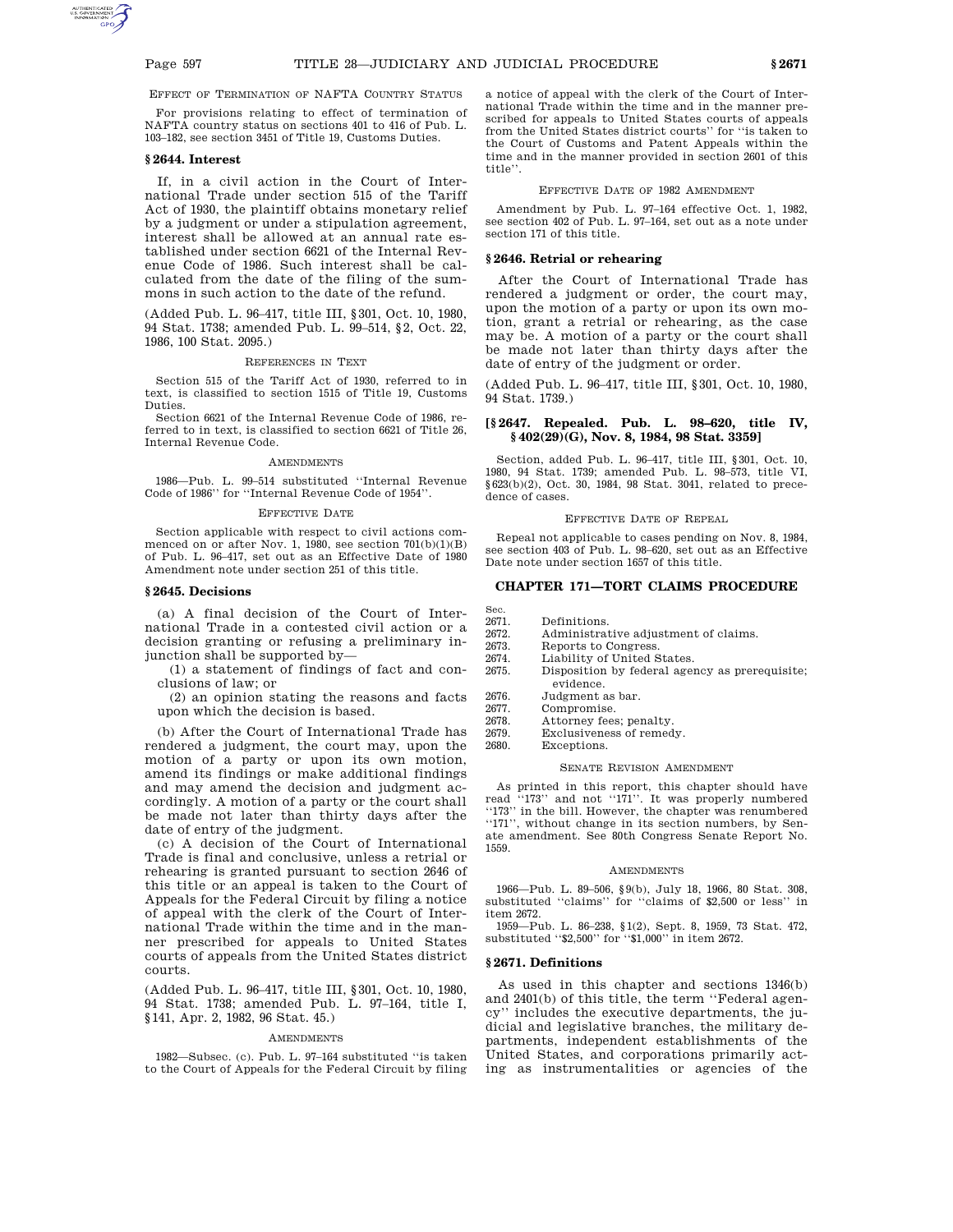United States, but does not include any contractor with the United States.

'Employee of the government' includes (1) officers or employees of any federal agency, members of the military or naval forces of the United States, members of the National Guard while engaged in training or duty under section 115, 316, 502, 503, 504, or 505 of title 32, and persons acting on behalf of a federal agency in an official capacity, temporarily or permanently in the service of the United States, whether with or without compensation, and (2) any officer or employee of a Federal public defender organization, except when such officer or employee performs professional services in the course of providing representation under section 3006A of title 18.

''Acting within the scope of his office or employment'', in the case of a member of the military or naval forces of the United States or a member of the National Guard as defined in section 101(3) of title 32, means acting in line of duty.

(June 25, 1948, ch. 646, 62 Stat. 982; May 24, 1949, ch. 139, §124, 63 Stat. 106; Pub. L. 89–506, §8, July 18, 1966, 80 Stat. 307; Pub. L. 97–124, §1, Dec. 29, 1981, 95 Stat. 1666; Pub. L. 100–694, §3, Nov. 18, 1988, 102 Stat. 4564; Pub. L. 106–398, §1 [[div. A], title VI, §665(b)], Oct. 30, 2000, 114 Stat. 1654, 1654A–169; Pub. L. 106–518, title IV, §401, Nov. 13, 2000, 114 Stat. 2421.)

#### HISTORICAL AND REVISION NOTES

#### 1948 ACT

Based on title 28, U.S.C., 1940 ed., §941 (Aug. 2, 1946, ch. 753, §402, 60 Stat. 842).

Changes were made in phraseology.

# 1949 ACT

This section corrects a typographical error in section 2671 of title 28, U.S.C.

#### **AMENDMENTS**

2000—Pub. L. 106–518, in par. defining ''Employee of the government", inserted "(1)" after "includes" and added cl. (2).

Pub. L. 106-398 inserted "115," after "members of the National Guard while engaged in training or duty under section'' in par. defining ''Employee of the government''.

1988—Pub. L. 100–694 inserted ''the judicial and legislative branches,'' after ''departments,'' in first par.

1981—Pub. L. 97–124 inserted ''members of the National Guard while engaged in training or duty under section 316, 502, 503, 504, or 505 of title 32,'' in definition of ''Employee of the government'' and ''or a member of the National Guard as defined in section 101(3) of title 32'' in definition of ''Acting within the scope of his office or employment''.

1966—Pub. L. 89–506 expanded definition of ''Federal agency'' to include military departments.

1949—Act May 24, 1949, corrected spelling of ''office''.

# EFFECTIVE DATE OF 2000 AMENDMENT

Pub. L. 106–398, §1 [[div. A], title VI, §665(c)(2)], Oct. 30, 2000, 114 Stat. 1654, 1654A–169, provided that: ''The amendment made by subsection (b) [amending this section] shall apply with respect to acts and omissions occurring before, on, or after the date of the enactment of this Act [Oct. 30, 2000].''

## EFFECTIVE DATE OF 1988 AMENDMENT

Amendment by Pub. L. 100–694 effective Nov. 18, 1988, and applicable to all claims, civil actions, and proceedings pending on, or filed on or after, Nov. 18, 1988, see section 8 of Pub. L. 100–694, set out as a note under section 2679 of this title.

# EFFECTIVE DATE OF 1981 AMENDMENT

Amendment by Pub. L. 97–124 applicable only with respect to claims arising on or after Dec. 29, 1981, see section 4 of Pub. L. 97–124, set out as a note under section 1089 of Title 10, Armed Forces.

## EFFECTIVE DATE OF 1966 AMENDMENT

Amendment by Pub. L. 89–506 applicable to claims accruing six months or more after July 18, 1966, see section 10 of Pub. L. 89–506, set out as a note under section 2672 of this title.

## SHORT TITLE

This chapter is popularly known as the Federal Tort Claims Act. The Federal Tort Claims Act was previously the official short title of title IV of act Aug. 2, 1946, ch. 753, 60 Stat. 842, which was classified principally to chapter 20 (§§921, 922, 931–934, 941–946) of former Title 28, Judicial Code and Judiciary. Title IV of act Aug. 2, 1946, was substantially repealed and reenacted as sections 1346(b) and 2671 et seq. of this title by act June 25, 1948, ch. 646, 62 Stat. 992, the first section of which enacted this title. For complete classification of title IV to the Code, see Tables. For distribution of former sections of Title 28 into this title, see Table at the beginning of this title.

## **SEVERABILITY**

Section 7 of Pub. L. 100–694 provided that: ''If any provision of this Act [see Short Title of 1988 Amendment note under section 1 of this title] or the amendments made by this Act or the application of the provision to any person or circumstance is held invalid, the remainder of this Act and such amendments and the application of the provision to any other person or circumstance shall not be affected by that invalidation.''

## LAW ENFORCEMENT OFFICER ACTING WITHIN SCOPE OF OFFICE OR EMPLOYMENT

Pub. L. 105–277, div. A, §101(h) [title VI, §627], Oct. 21, 1998, 112 Stat. 2681–480, 2681–519, as amended by Pub. L. 106–58, title VI, §623, Sept. 29, 1999, 113 Stat. 471, provided that:

''(a) DEFINITIONS.—In this section—

 $(1)$  the term 'crime of violence' has the meaning given that term in section 16 of title 18, United States Code; and

''(2) the term 'law enforcement officer' means any employee described in subparagraph (A), (B), or (C) of section 8401(17) of title 5, United States Code; and any special agent in the Diplomatic Security Service of the Department of State.

''(b) RULE OF CONSTRUCTION.—Effective on the date of the enactment of this Act [Oct. 21, 1998] and thereafter, and notwithstanding any other provision of law, for purposes of chapter 171 of title 28, United States Code, or any other provision of law relating to tort liability, a law enforcement officer shall be construed to be acting within the scope of his or her office or employment, if the officer takes reasonable action, including the use of force, to—

''(1) protect an individual in the presence of the officer from a crime of violence;

''(2) provide immediate assistance to an individual who has suffered or who is threatened with bodily harm; or

''(3) prevent the escape of any individual who the officer reasonably believes to have committed in the presence of the officer a crime of violence.

#### CONGRESSIONAL FINDINGS AND PURPOSES

Pub. L. 100–694, §2, Nov. 18, 1988, 102 Stat. 4563, provided that:

''(a) FINDINGS.—The Congress finds and declares the following: